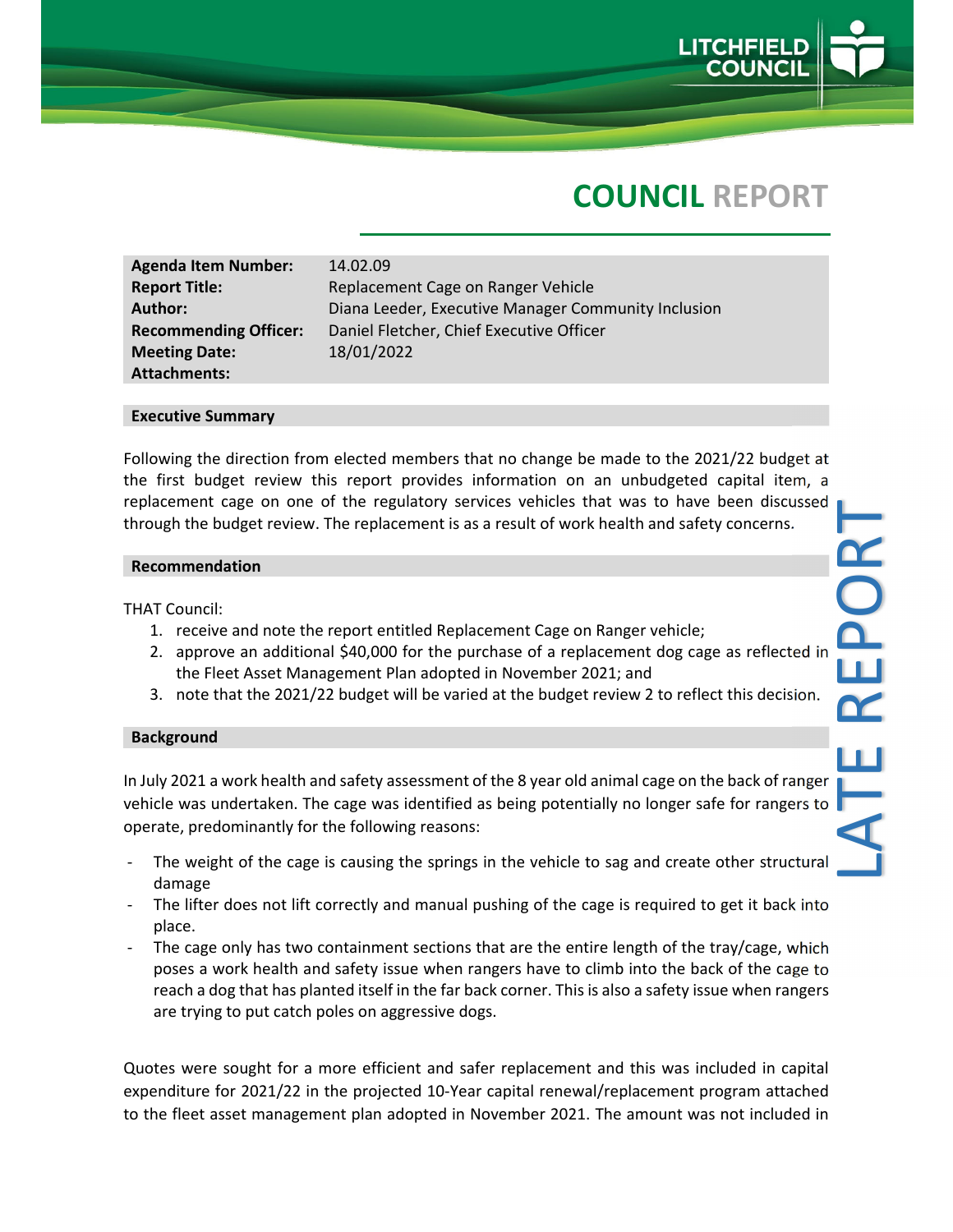the initial capital budget adopted by Council in the 2021/22 budget and approval was to be sought through the budget review process, prior to purchase of the asset.

The cage has been ordered as the matter has now become a staff work health and safety issue. The arm/strut breaks while in mid lift, which has potential to cause serious injury to staff, anyone standing in the vicinity and the dogs in the cage. This cage is the only lifter Council has and is the main vehicle for dog collection. The second ranger vehicle has an older style cage with no lifter and requires dogsto be manually lifted into it so cannot be used for larger dogs. This vehicle and its cage will be replaced in 2023/24 in accordance with the fleet management asset management plan adopted by Council in November 2021

This reports seeks Council's approval of this addition to the 2021/22 capital budget and any approved budget adjustments will be undertaken at the second budget review in April 2022.

#### **Links with Strategic Plan**

A Well‐Run Council ‐ Good Governance

## **Legislative and Policy Implications**

Policy INF01 Asset Management Fleet, Plant and Equipment Asset Management Plan Local Government (General) Regulations S.9 Assets



## Health and safety

The health and safety risks are not associated with the approval for funds.